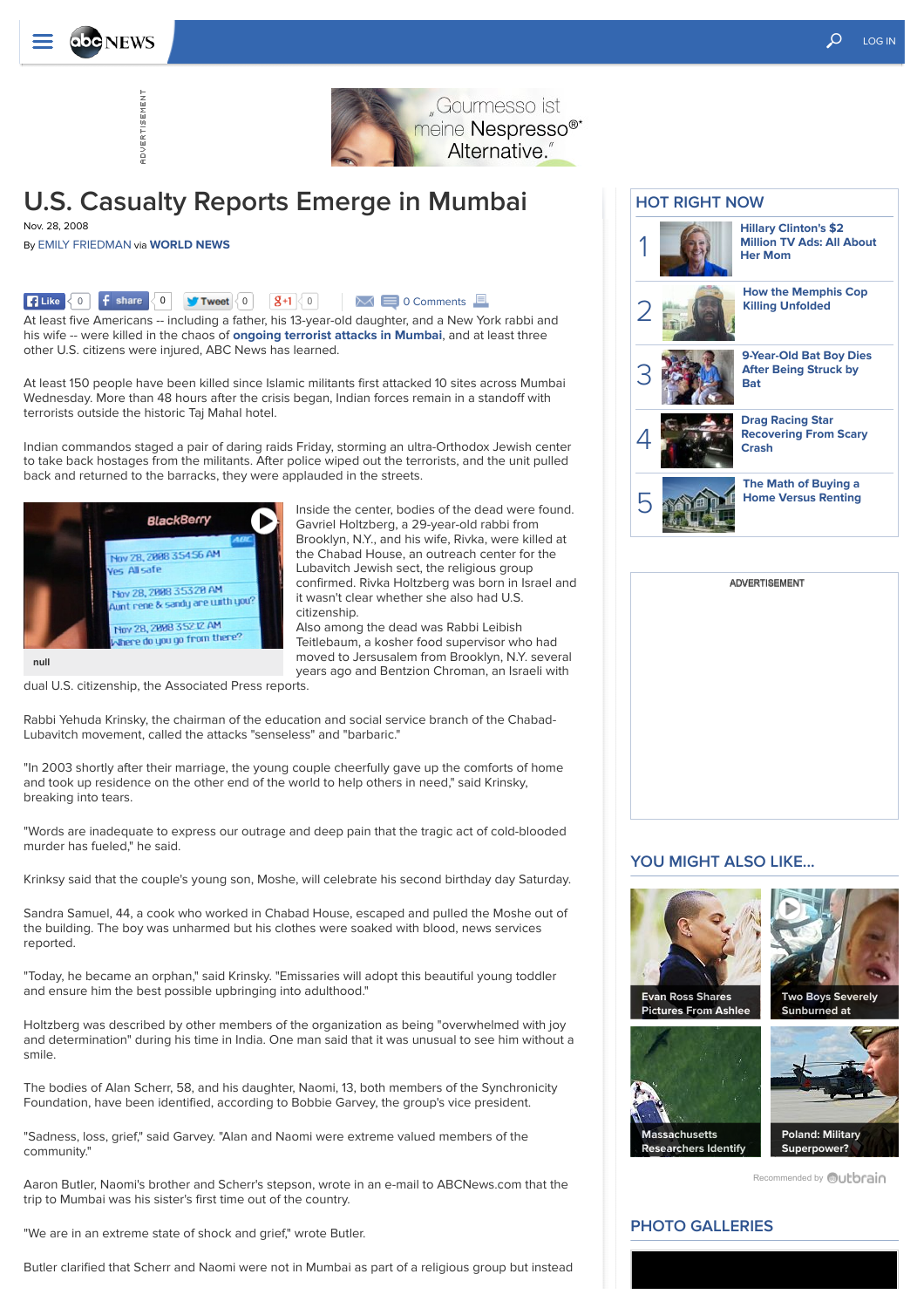were there on a meditational retreat and as "an opportunity for Naomi to see another country, since she had never traveled abroad."

Scherr and Naomi were traveling in a group of 25 people from the Synchronicity Foundation. A spokesperson for the organization said that of those traveling in Mumbai, four were injured but recovering and the remaining 19 were safe.

The group, which is based near Nellysford, Va., was founded by Charles Cannon in 1983 to advocate meditation principles and was holding seminars in Mumbai.

In a statement on the organization's Web site, Scherr is described as a community member who committed most of his adult life "to meditation, spirituality and conscious living."

"[Scherr] was a passionate Vedic astrologer and meditation teacher who inspired many people to begin a journey of self-awareness and meditation," according to the statement. "He was committed to making a positive difference in the world and devoted himself to the community he lived in."

Naomi was described as a "bright and lively young woman who loved spending time with people and living life to the fullest.

"She was passionate, if not a little mischievous, and will be fondly remembered by many of us for colorful hair styles and radiant energy."

### American Couple Texts Sons in U.S. to Say They're Safe

A Lake Forest, Ill., couple was trapped in their room in the Taj Mahal Hotel in Mumbai and used their cell phones to text their sons in the U.S. about their condition.

"My mom texted me at 12:15 a.m. [Friday] saying the assault is starting and they were hunkered down under the bed," said Jonathan Mackoff, the son of Richard and Carol Mackoff.

Myron Mackoff, the couple's other son, said that, had text messaging not been available, the situation would have been even worse.

"The instant communication makes things a lot easier for the rest of us," said Mackoff. "They still have to go through what they are going through, but we had constant information about what they are doing and they could talk to us, too, which I think made things easier for them."

"I told them on the phone, 'Next year it's Disneyland, and you're not going out of the country for a little while,'" he said.

Nancy Walsh of California was trapped inside the five-star Oberoi Hotel for 36 hours and emerged resilient.

"I've been eating snacks out of the mini bar," she said. "We felt pretty secure. I live in Los Angeles, for God's sake."

### **U.S. Casualties Expected to Rise**

Other Americans were wounded in the bloody.

Andi Varagona and Linda Ragsdale, both of Nashville, Tenn., were in the Oberoi Hotel ballroom at about 11 p.m. local time Wednesday with a group of Americans, Australians and South Americans when gunmen burst in and opened fire. **[Varagona was injured in the attack and is hospitalized.](http://abcnews.go.com/video/playerIndex?id=6353575)**

Ragsdale was shot in the back.

Varagona's personal Web site references the teaching of the Synchronicity Foundation. Varagona's husband, Santos Lopez, was at a family member's home in the United States working on his Thanksgiving Day turkey when he got a call from his wife in India.

"[My wife told me] one of the members of the party thought he heard gunfire and he stood up to see what was happening. Immediately this person tells the others: 'Somebody's coming and firing a gun.' They all stood up and began to run," Lopez told ABC News.

"They started running toward a man who was standing next to my wife, a friend of hers," Lopez said Thursday.

"She believes he was shot in the head." That man was apparently Allen Scherr.

Lopez said that his wife described being covered in the man's blood.

"[She said] I've been shot and I'm covered in blood from somebody else," said Lopez.

He said Varagona suffered a shrapnel wound to her neck – presumably from a grenade – and also suffered bullet wounds to her arm and leg.

| View: Corgis Come Out for Annual Picnic |                                                                                    |  |  |  |
|-----------------------------------------|------------------------------------------------------------------------------------|--|--|--|
|                                         | $\leftarrow$ $\rightarrow$ $\rightarrow$ $\rightarrow$ $\rightarrow$ $\rightarrow$ |  |  |  |

**SEE IT, SHARE IT [See Aerial Photos](http://abcnews.go.com/US/massachusetts-researchers-identify-great-white-sharks-close-shore/story?id=32853321) of a Shark Encounter** [Wayne W.Davis/Atlantic White](http://abcnews.go.com/US/massachusetts-researchers-identify-great-white-sharks-close-shore/story?id=32853321) m Shark Conservancy **How an Elderly [Woman Fended Off](http://abcnews.go.com/US/elderly-virginia-woman-finds-intruder-lying-bed/story?id=32848884) an Intruder** 商 **[WTVR](http://abcnews.go.com/US/elderly-virginia-woman-finds-intruder-lying-bed/story?id=32848884) Nicole Kidman [Gives the Wave in](http://abcnews.go.com/Entertainment/photos/august-top-celebrity-pictures-32761716) London** m [Keith Hewitt/Getty Images](http://abcnews.go.com/Entertainment/photos/august-top-celebrity-pictures-32761716) **[9-Year-Old Bat Boy](http://abcnews.go.com/US/kaiser-carlile-year-bat-boy-dies-struck-bat/story?id=32844695) Dies After Being Struck by Bat** m [Liberal Bee Jays](http://abcnews.go.com/US/kaiser-carlile-year-bat-boy-dies-struck-bat/story?id=32844695) **Caitlyn Jenner Writes: We Have to [Make Things Easier](http://abcnews.go.com/Entertainment/caitlyn-jenner-make-things-easier/story?id=32850454)** m [James White/E!](http://abcnews.go.com/Entertainment/caitlyn-jenner-make-things-easier/story?id=32850454) **What Software Company Has to [Gain From Possible](http://abcnews.go.com/Technology/microsoft-software-company-gain-reported-uber-investment/story?id=32852618) Uber Investment** m n Stapleton/Reuters **Drag Racing Star [Recovering From](http://abcnews.go.com/Sports/drag-racing-reality-star-daddy-dave-comstock-recovering/story?id=32844995) Scary Crash** Daddy Dave/Faceb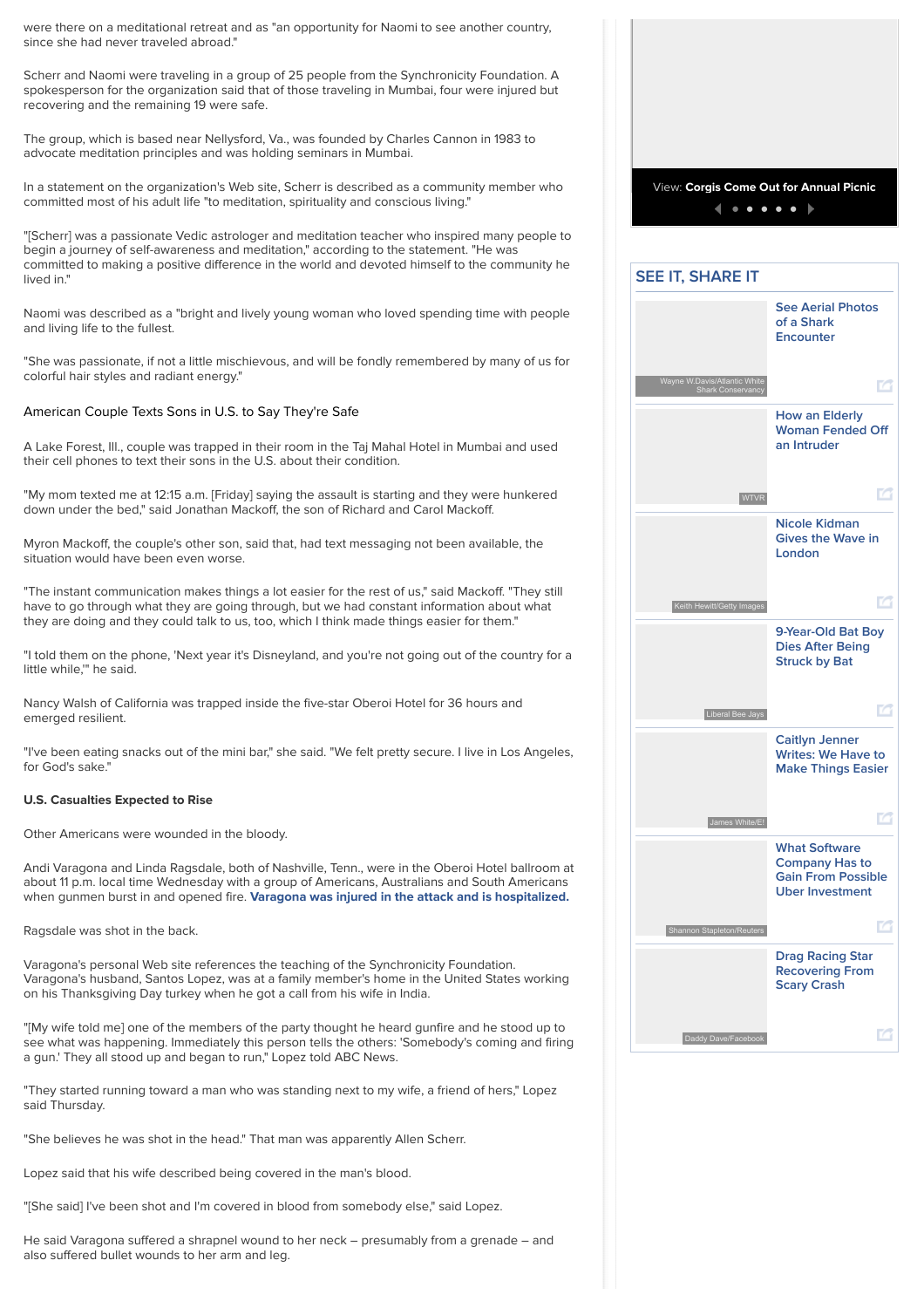Because doctors had to cut off her clothes to operate, Lopez said his wife was left without anything to wear, so he was looking for clothing as he got ready to board a flight to India.

"I'm going to be at the airport in Newark, N.J., trying to find some 'Welcome to Newark' T-shirts or sweatpants or something for her," he said.

Lopez described his wife as a marathon runner who had been meditating for 22 years, a pastime that kept her nerves in check during stressful situations.

"She's Italian so she's very, very passionate, but by the same token she's a very calm person," said Lopez. "She was more terrified about the person that was killed next to her."

Lopez was able to speak to his wife before she went into surgery at a Mumbai hospital.

"You always have in the back of your mind what if, what I what if," said Lopez. "But I really never expected something like this to happen to her."

"The next thing I know I was on my knees and felt like all my blood turned to ice and I was-- my world was crashing around me."

Varagona, who runs a holistic health clinic in Nashville and also uses the Hindu name Rudrani Devi, and her friend had been traveling in Mumbai on a combination business trip and pilgrimage.

ABC News' Kirit Radia and The Associated Press contributed to this report





The crazy family who lived 5 Scandalous Affairs That with the lion and their tragic end (WPLOL) Changed History (OZY)

- **[Soviet Sniper: The Deadliest Woman in](http://www.ozy.com/flashback/soviet-killer-supreme/38593?utm_source=Outbrain&utm_medium=CPC&utm_campaign=INTL%20-%20All%20Clicks%20ALL%20Devices) WWII** *(OZY)*
- **[5 Scandalous Affairs That Changed History](http://www.ozy.com/flashback/5-scandalous-affairs-that-changed-history/60923?utm_source=Outbrain&utm_medium=CPC&utm_campaign=INTL%20-%20All%20Clicks%20ALL%20Devices)** *(OZY)*
- **[10 Wedding Dresses That Would Make Any](http://thingsrated.com/2015/06/25/10-wedding-dresses-that-would-make-any-groom-run-for-his-life/?utm_source=outbrain&utm_medium=cpc&utm_campaign=outbrain_top10_DE&utm_term=972842) Groom Run For His Life** *(Things Rated)*
- **[Ronda Rousey's U.F.C. Dominance Evokes a](http://www.nytimes.com/2015/08/01/sports/ronda-rouseys-ufc-dominance-evokes-a-young-mike-tyson.html?WT.mc_id=2015-AUGUST-OTB-INTL_AUD_DEV-0801-0831&WT.mc_ev=click&ad-keywords=IntlAudDev) Young Mike Tyson** *(New York Times)*
- **[Amazing Celebrity Weddings](http://snookshack.com/amazing-celebrity-weddings/)** *(Snook Shack)*



 $\overline{\mathbb{M}}\equiv 0$  Comments  $\overline{\mathbb{H}}$ 



- Report: Pinochet Covered up Burning Death of US Resident
- **[5 Things to Know This Morning](http://abcnews.go.com/US/things-morning/story?id=32726669)**
- **Photographer Searches for Owner of [Stunning Vintage Photos Found at a Thrift](http://abcnews.go.com/US/photographer-searches-owner-stunning-vintage-photos-found-thrift/story?id=32808262) Shop**
- **[Zimbabwean Wildlife Authority: Jericho the](http://abcnews.go.com/International/cecil-lions-brother-jericho-shot-killed-zimbabwe-conservation/story?id=32826392) Lion Is Alive, Not Cecil's Brother**
- **[Former Trader Given 14 Years Prison for](http://abcnews.go.com/International/wireStory/uk-jury-trader-guilty-manipulating-key-interest-rate-32848952) Market Manipulation**
- **[Plagues of Locusts Darken Skies, Threaten](http://abcnews.go.com/International/plagues-locusts-darken-skies-threaten-crops-southern-russia/story?id=32778681) Crops in Southern Russia**

[Recommended by](http://abcnews.go.com/International/story?id=6353315&singlePage=true#) **Quitbrain** 

**RELATED TOPICS:** [Terrorism,](http://abcnews.go.com/topics/news/world/terrorism.htm) [Thanksgiving 2014](http://abcnews.go.com/topics/lifestyle/thanksgiving.htm), [Islam](http://abcnews.go.com/topics/lifestyle/islam-religion.htm)

# **JOIN THE DISCUSSION**

**ADVERTISEMENT**